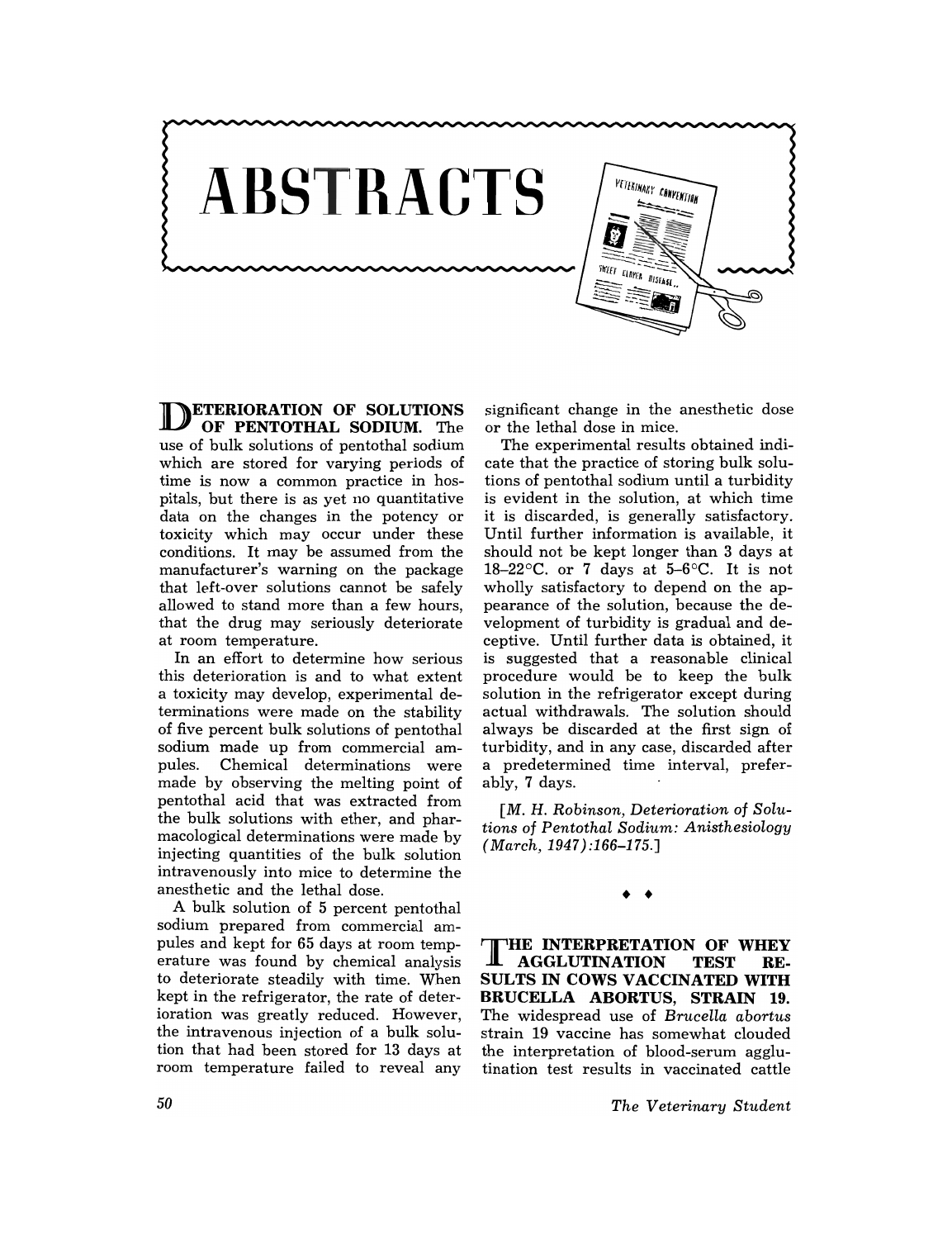because of the appearance of an agglutination titre for a variable period following vaccination. The result has been a need for a practical means of differentiating vaccinated from infected animals in a given group of reactors to the bloodserum agglutination test.

One of the characteristics of virulent strains of *Br. abortus* is a tendency to localize in the bovine udder. Research workers have investigated the diagnostic possibilities of a whey-serum agglutination test in unvaccinated cattle. The results of this work have shown the whey agglutination test to be of value for the diagnosis of bovine brucellosis.

Since bacteriologic culture of milk samples drawn from vaccinated cows has only rarely yielded strain 19, it was thought that a method for the differentiation of vaccination with strain 19 from active infection might be developed by use of the whey agglutination test, but it had to be determined that the presence of whey agglutinins in vaccinated animals is correlated with only virulent mammary infection.

Tests were carried out on 50 cows, in 4 herds, and the results indicated that vaccination with *Br. abortus* strain 19 is not followed by udder infection with vaccine strains. It was also determined that vaccination is followed by the presence of udder agglutinins in low levels for no longer than 3 months.

Further tests, involving over 300 cows, were run in order to ascertain the value of the whey test in determining the exact status of cows which were known to have been vaccinated, but which were under suspicion of superimposed virulent infection. All animals studied in the second phase had been vaccinated with *Br. abortus* strain 19 at least 3 months previously. Results of these studies indicate that a whey titre of 1: 50 in one or more quarters is almost definitely indicative of infection, and that an animal with a whey titre of 1: 25 in any quarter should be under suspicion of shedding *Br. abortus* in her milk, since a high percentage of them are also infected.

Since the whey test appears to be a practical method of diagnosing udder in-

fections except with in the 3-month period following vaccination, regardless of varying levels of blood-serum agglutinins, it would appear to be a promising aid in the differentiation of healthy vaccinated, from virulently infected blood test reactors.

*[J. Traum, D.V.M. and* W. *E. Maderious, D.V.M. The Interpretation* of *Whey Agglutination Test Results in Cows Vaccinated with Brucella Abortus, Strain 19: Am. Jour.* of *Vet. Research (July, 1947):*  244-246.]

• •

**T HE** USE **OF STILBOESTROL DI-PROPIONATE IN THE TREAT-MENT OF RETAINED PLACENTA AND PYOMETRA IN CATTLE.** Although it is generally accepted that stilboestrol is not a specific treatment for the removal of retained placenta, and many veterinarians have not had a great deal of success with its use, Dr. Chesney has employed it in his practice very successfully.

During the past 5 years, Dr. Chesney has employed stilboestrol on all cows suffering from retained placenta, using 10 mg. for the channel island breeds, and 20 mg. for the larger breeds. If the animal had not cleaned within 36 hrs. the first, injection was made, and in 12-36 hrs., 60 percent of the cases expelled the placenta and no pyometra followed. The placenta seemed to be much healthier in these cases than in those removed manually, and there was an absence of any putrid odor. In some of the cases which were not expelled, the placenta was found to be on the floor of the vagina, quite loose from the uterus. If the placenta had not been expelled following the first injection, then another injection was given 3 days after the first. Quite often the placenta came away within 24 hrs. after the second injection.

The number of pyometra cases in the 200 cows treated by Dr. Chesney was quite small. If some veterinarians have had difficulty with permanent damaging effects by stilboestrol, it is probably due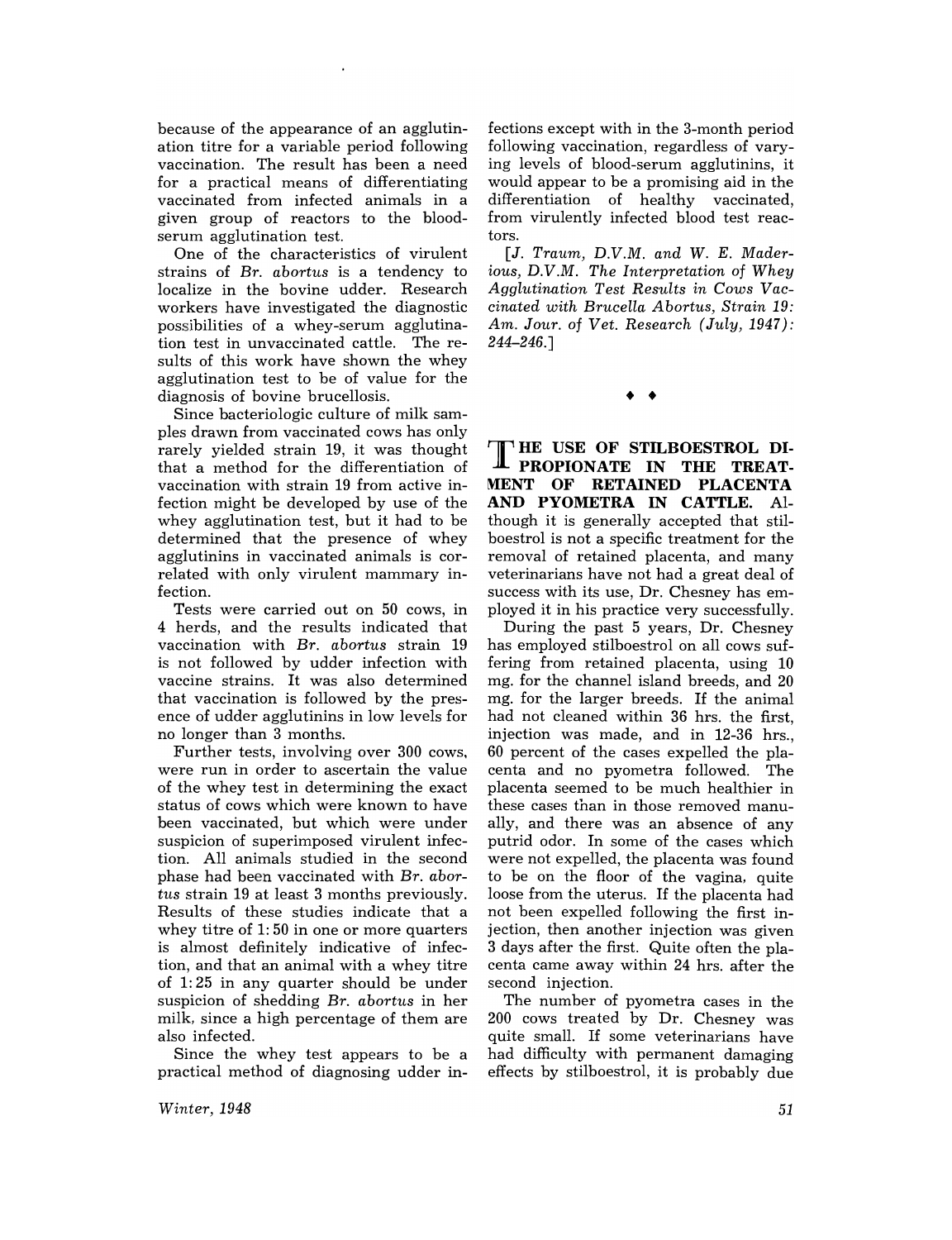to the dosage used. Stilboestrol, if not specific, is a very suitable drug to use for this purpose, as it is a stimulant to the uterus and a great aid in the expulsion of the placenta in it's entity, thus reducing the posibility of a subsequent pyometra.

Pyometra may also be treated successfully with stilboestrol. Pyometra is considered to be a direct result of hand cleaning. Forty-three cows, which had been hand cleaned and developed pyometra, were treated with 30-50 mg. of stilboestrol. Forty-two of these animals came in heat either after the first or second injection. In 2 to 7 days after estrus, all the uteri were empty, regaining tone, and the cows conceived in 60-140 days following partuition.

*[R.* W. L. *Chesney. The Use* of *Stilboestrol Dipropionate in the Treatment* of *Retained Placenta and Pyometra in Cattle: Veterinary Jour. (July,* 1947):233-237.J

## • •

THROMBOPLASTIC **PROPERTIES OF PENICILLIN AND STREPTO-MYCIN.** It is thought that the most important pharmacological property of penicillin and streptomycin, next to their chemotherapeutic value and low toxicity, is their thromboplastic activity. A study of more than 200 cases, both human and animal, reveals that penicillin and streptomycin produce a marked acceleration in the clotting time of whole blood. This effect is evident within 15 or 20 minutes after injection.

. When the new sodium salt of crystalline penicillin (C.S.C.) was used to replace amorphous penicillin, a less striking thromboplastic effect resulted. Subsequent studies of 4 crystalline types of penicillin showed a variable increase in clotting time for each. Type X was the most thromboplastic, followed by type K, G, and F, in that order. Types X and G exhibit a synergistic action when used together.

The thromboplastic effect of single dosages of penicillin or streptomycin lasts only for a few hours; in rabbits and cats

repeated dosage will cause a prolonged decrease of coagulation time. Proper doses of dicoumarol administered by stomach will counteract the prolonged thromboplastic effect of the drugs. Although several case reports of thrombotic accidents following the use of penicillin are on record, they are extremely rare. This is probably due to the checks and balances as well as the compensatory and reserve faculties of the bodies of higher animals.

[D. I. *Macht. Thromboplastic Properties* of *Penicillin and Streptomycin:* Sci., *105:313-319.]* 

• •

THE **AMOUNT OF DDT FOUND IN THE MILK OF COWS FOLLOW- [NG SPRAYING.** When it was shown that DDT may be absorbed through the skin of animals, considerable interest was shown in the possibility that animals sprayed with DDT for fly control might produce milk containing toxic doses of DDT. To test this possibility, an experiment was devised to show the effects of very heavy spraying and the effects of the spraying schedule.

Sixteen cattle out of a herd were divided into 4 lots, and except for the spraying, were treated exactly as the other cattle in the herd. No precautions were taken to keep the animals from licking themselves. The entire herd had been sprayed with 0.25 percent DDT  $2\frac{1}{2}$  months prior to the experiment.

Lot I was sprayed with 2 qts. of 5 percent suspensible DDT spray per animal and lot II with 2 qts. of 1 percent emulsion. Lots III and IV were sprayed on the same day every other week with 2 qts. of 0.25 percent DDT spray. All spraying was done with a 3-gal. compressedair-sprayer after the evening milking. Spraying was started July 15, and discontinued Aug. 30.

Milk samples were taken in the evening and analyzed for DDT content. The DDT was separated from the milk and concentrated by a slight modification of

*The Veterinary Student*